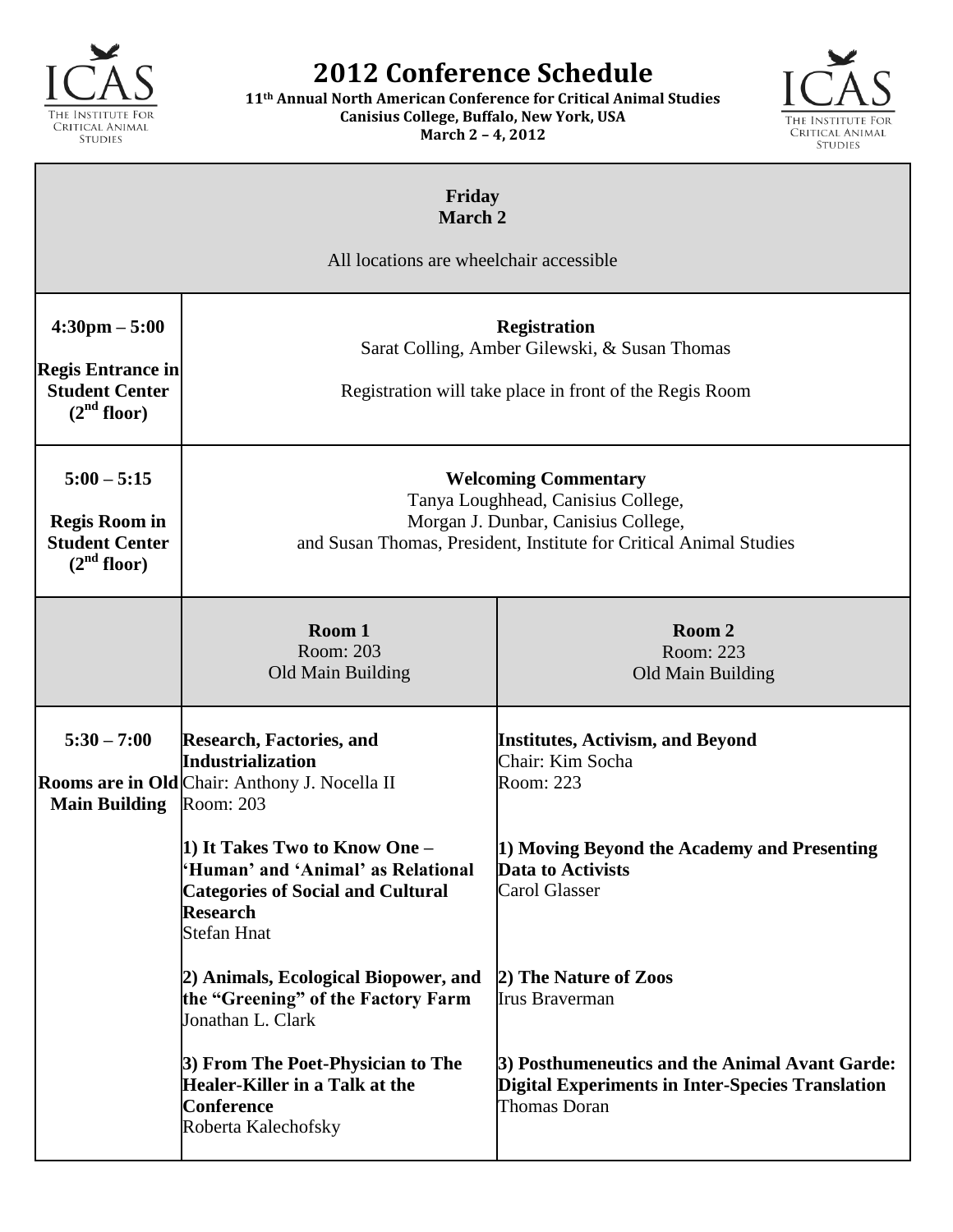| $7:15 - 9:00$<br><b>Regis Room in</b><br><b>Student Center</b><br>(2 <sup>nd</sup> floor)       | <b>Book Talk</b><br>Chaired: Morgan J. Dunbar<br>Love and Liberation: An Animal Liberation Front Story<br>Sarat Colling and Lara Drew<br><b>Accumulation of Freedom and The Global Industrial Complex</b><br>Anthony J. Nocella II<br>Conspiracy to Riot in the Furtherance of Terrorism: Collective Autobiography of the RNC 8<br>Leslie James Pickering<br>Women, Destruction, and the Avant-Garde: A Paradigm for Animal Liberation<br>Kim Socha                 |                                                                                                                                                                                                                                                                                                                                                                                                                                      |  |
|-------------------------------------------------------------------------------------------------|---------------------------------------------------------------------------------------------------------------------------------------------------------------------------------------------------------------------------------------------------------------------------------------------------------------------------------------------------------------------------------------------------------------------------------------------------------------------|--------------------------------------------------------------------------------------------------------------------------------------------------------------------------------------------------------------------------------------------------------------------------------------------------------------------------------------------------------------------------------------------------------------------------------------|--|
| <b>Saturday</b><br><b>March 3</b>                                                               | Room 1<br>Room: 203<br>Old Main Building                                                                                                                                                                                                                                                                                                                                                                                                                            | Room 2<br>Room: 223<br>Old Main Building                                                                                                                                                                                                                                                                                                                                                                                             |  |
| $9:00am - 9:25$<br><b>Regis Entrance in</b><br><b>Student Center</b><br>(2 <sup>nd</sup> floor) | <b>Registration</b><br>Sarat Colling, Amber Gilewski, & Susan Thomas                                                                                                                                                                                                                                                                                                                                                                                                |                                                                                                                                                                                                                                                                                                                                                                                                                                      |  |
| $9:30 - 11:00$<br>Main Building Room: 203                                                       | <b>Gender, Dis-Ability and Challenging</b><br><b>Otherness</b><br><b>Rooms are in Old Chair: Susan Thomas</b><br>1) The Rise of Eco-Ability and<br><b>Intersections of Earth, Animal, and</b><br><b>Disability Liberation</b><br>Anthony J. Nocella II<br>2) Occupying Dualisms: The<br><b>Importance of Ecofeminist Dialog in the the "Injustice System" Really Works</b><br><b>Occupy Movement</b><br><b>Steve Romanin</b><br>3) "We Are the 99%"<br>Jessica Ison | <b>Liberation for All</b><br>Chair: Nate Buckley<br>Room: 223<br>1) COINTELPR0—Counterintelligence Program<br>of the FBI on the Progressive Forces Inside the<br><b>USA</b><br>Sheila Hayes<br>2) "Justice Delayed": A Firsthand Account of How<br>John Walker<br>3) A Brief Look at Prisoners and Bioethics in the<br><b>US</b><br>Karima Amin<br>4) Crime and Punishment? Whose Crime, Whose<br><b>Punishment?</b><br>Nate Buckley |  |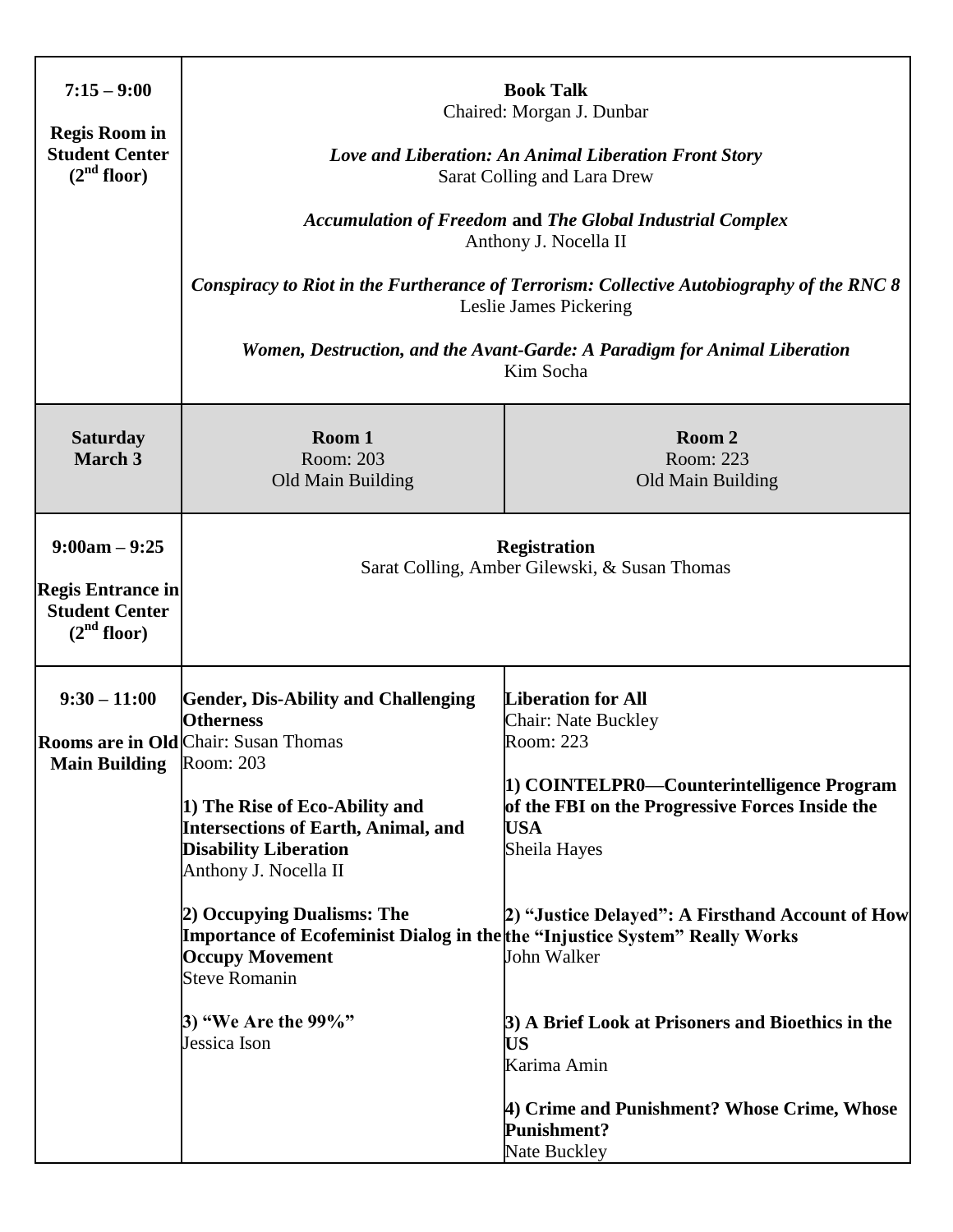| $11:05 - 12:35$<br><b>Main Building</b> | Stigmitization, Objectification, and<br><b>Abnormalcy</b><br><b>Rooms are in Old Chair: Stephanie Jenkins</b><br>Room: 203 | The Animal Question in Film and Literature<br><b>Chair: Susan Thomas</b><br>Room: 223                                                                              |
|-----------------------------------------|----------------------------------------------------------------------------------------------------------------------------|--------------------------------------------------------------------------------------------------------------------------------------------------------------------|
|                                         |                                                                                                                            | 1) Name, Shame, and Blame: Neoliberal [1] Postanimals in Posthuman Spaces: Agriculture                                                                             |
|                                         | <b>Proclamations as Anarchist Veganism</b>                                                                                 | (or a Human Farm and People as Food) in The                                                                                                                        |
|                                         | in Drag                                                                                                                    | Matrix and "Rogue Farm"                                                                                                                                            |
|                                         | Jenny Grubbs                                                                                                               | <b>Tiffany Frost</b>                                                                                                                                               |
|                                         | 2) Objectification of Laboratory                                                                                           | 2) Cinema, Subjectivity and Becoming-Vegan                                                                                                                         |
|                                         | <b>Animals in the Czech Republic</b>                                                                                       | Adam Szymanski                                                                                                                                                     |
|                                         | Tereza Vandracova                                                                                                          |                                                                                                                                                                    |
|                                         | 3) Human Disabilities, Nonhuman<br>and Transformative Technologies<br>Judy K. C. Bentley                                   | 3) 'Hert-huntyng' and the Uncanny Animal in<br>Animals, and Nature: Toxic Constructs  Geoffrey Chaucer's "The Book of the Duchess"<br><b>Emily Fraser-Jeffries</b> |
|                                         |                                                                                                                            | 4) Monster Horses From Outer Space: Atavistic<br><b>Equine Linguistics in Sheri S. Tepper's Grass</b><br>Jennifer Cox                                              |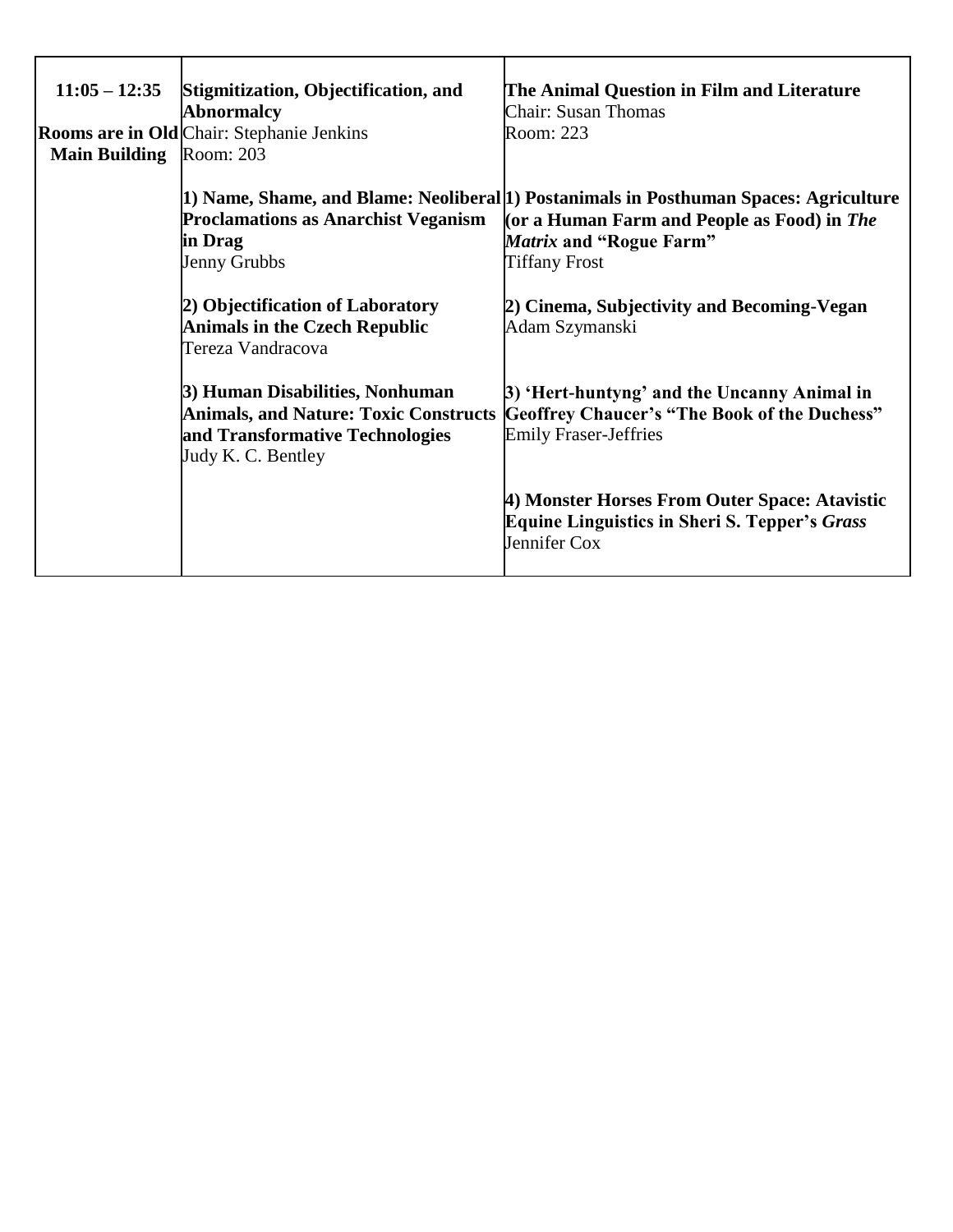| $12:40 - 2:10$<br><b>Regis Room in</b><br><b>Student Center</b><br>(2 <sup>nd</sup> floor) | Awards and Lunch: 2012 Annual International Critical Animal Studies Awards of the<br>Year<br>Presented By: Kim Socha and Sarat Colling<br>1. Critical Animal Studies Grassroots Project of the Year<br>"Food Empowerment Project" |  |  |
|--------------------------------------------------------------------------------------------|-----------------------------------------------------------------------------------------------------------------------------------------------------------------------------------------------------------------------------------|--|--|
|                                                                                            | Critical Animal Studies Undergraduate Paper/Project/Thesis of the Year<br>2.<br>"Freirean Pedagogy and Activism: Radical Adult Education in the Animal Liberation<br>Movement"<br>Lara Drew                                       |  |  |
|                                                                                            | 3.<br>Critical Animal Studies Graduate Paper/Project/Dissertation of the Year<br>"The Abattoir of Humanity: Philosophy in the Age of the Factory Farm"<br><b>James Stanescu</b>                                                   |  |  |
|                                                                                            | 4.<br><b>Critical Animal Studies Faculty Paper/Project of the Year</b><br>"The first 100"<br>Lori Gruen                                                                                                                           |  |  |
|                                                                                            | <b>Critical Animal Studies Book of the Year</b><br>5.<br>Fear of the Animal Planet: The Hidden History of Animal Resistance<br>Jason Hribal                                                                                       |  |  |
|                                                                                            | <b>Critical Animal Studies Media of the Year</b><br>6.<br>"Conflict Gypsy"                                                                                                                                                        |  |  |
|                                                                                            | 7.<br><b>Critical Animal Studies Tyke Scholar of the Year</b><br>Tereza Vandrovcova                                                                                                                                               |  |  |
|                                                                                            | 8.<br><b>Critical Animal Studies Britches Scholar of the Year</b><br><b>Jessica Groling</b>                                                                                                                                       |  |  |
|                                                                                            | 9.<br><b>Critical Animal Studies Hilda Scholar of the Year</b><br>Adam Weitzenfeld                                                                                                                                                |  |  |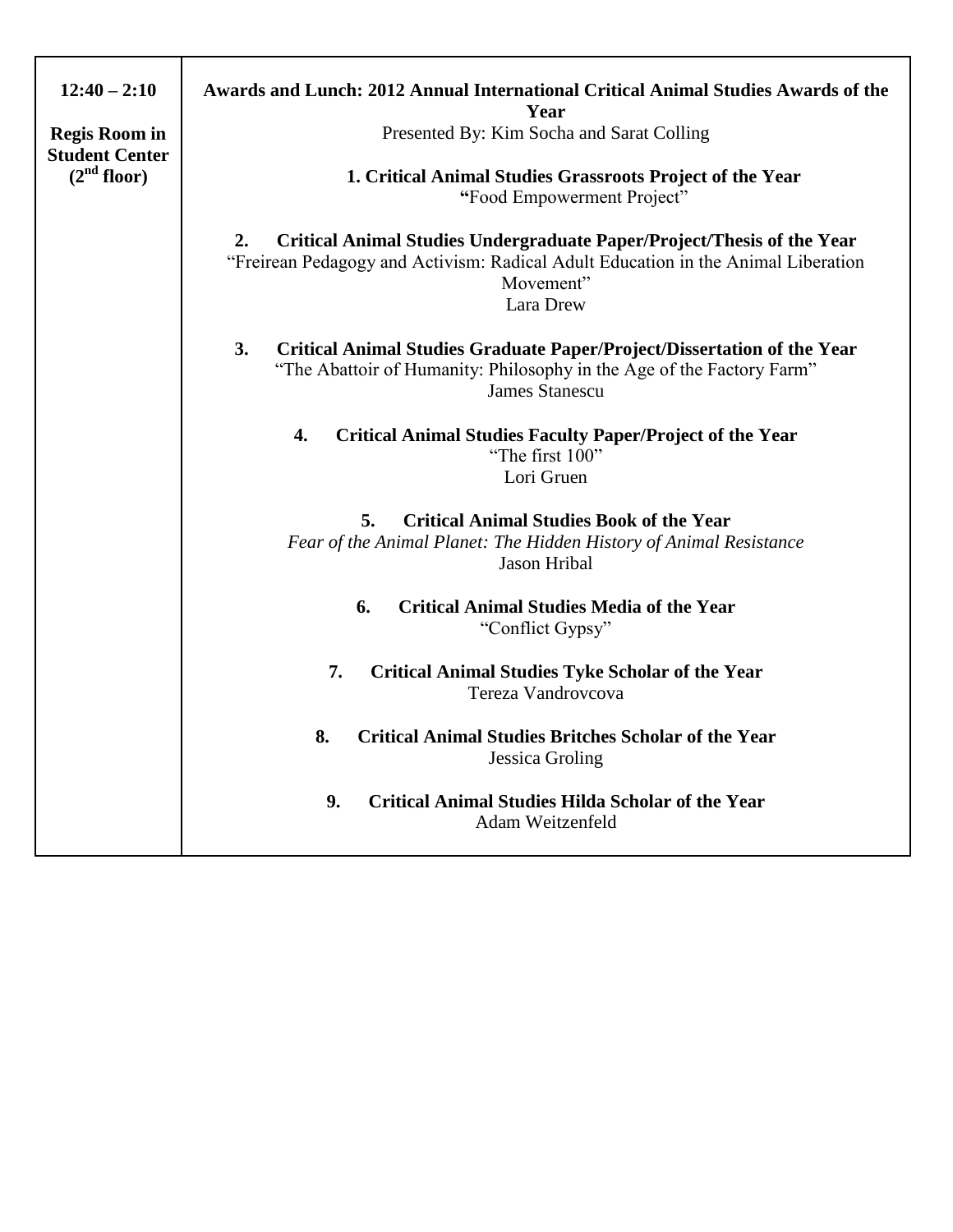| $2:15 - 3:45$<br>Rooms are in Old Room: 203<br><b>Main Building</b>                           | <b>Social Movements and Activism</b><br>Chair: Morgan Jamie Dunbar<br>1) Communication, Conflict & Critics<br>within the Animal Rights Movement<br><b>Stefan Hnat</b><br>2) Postdemocracy and Animal<br><b>Activism: A Theoretical FrameworK</b><br><b>Sandy Dutkowsky</b><br>3) Deconstructing Neoliberal and<br><b>Corporate Universities:</b>                                                                                        | <b>Visual Media Analysis (Dogs)</b><br>Chair: Mark Lafrenz<br>Room: 223<br>[1] Picturing the "Riot Dog": Reproduction,<br><b>Replaceability and Ontological Irony in</b><br><b>Photographs of Greek Protests</b><br><b>Constance Carrier-Lafontaine</b><br>2) Beauty Goes to the Dogs: The Commodification<br>of Canines as Extensions of Female Desirability<br>Kim Socha<br>3) Supporting Shelter Animals by Portraying Their |  |
|-----------------------------------------------------------------------------------------------|-----------------------------------------------------------------------------------------------------------------------------------------------------------------------------------------------------------------------------------------------------------------------------------------------------------------------------------------------------------------------------------------------------------------------------------------|---------------------------------------------------------------------------------------------------------------------------------------------------------------------------------------------------------------------------------------------------------------------------------------------------------------------------------------------------------------------------------------------------------------------------------|--|
|                                                                                               | <b>Marginalization and Systemic</b><br><b>Oppression of Animal Rights Activist</b><br><b>Students and Faculty</b><br>Sinem Ketenci                                                                                                                                                                                                                                                                                                      | Personalities: The Practice of Animal Photography<br>for Adoption in Taiwan<br><b>Yi-Ling Kung</b>                                                                                                                                                                                                                                                                                                                              |  |
| $3:50 - 5:20$<br><b>Rooms are in Old Room: 203</b><br><b>Main Building</b>                    | <b>Occupy Movement and Capitalism</b><br>Chair: Stephanie Jenkins<br>1) The Military-Animal Industrial<br><b>Complex and Occupy: Ending Military Aaron Bell</b><br><b>Exploitation of Animals for War and</b><br>Profit<br><b>Brian Trautman</b><br>2) Factory Farming, Environment, and Tanya Loughead<br>Capitalism<br><b>Tayler Staneff</b><br>3) Animal Rights, Political<br><b>Organization, and Capitalism</b><br>Travis Erickson | <b>The Animal Question</b><br><b>Chair: Mark Lafrenz</b><br>Room: 223<br>1) (Hu)Man and Animal<br>2) Friendship and Otherness in Blanchot and<br>Derrida: Relatability to Non-Human Animals and<br>to Politics<br>3) She Who Makes a Beast of Herself Gets Rid of<br>the Pain of Being a Man: Post-Humanism and the<br><b>Trauma of Solitude</b><br>Eilon N. Atar                                                               |  |
| <b>Sunday</b><br>March 4                                                                      | Room 1<br>Room: 203<br>Old Main Building                                                                                                                                                                                                                                                                                                                                                                                                | Room 2<br>Room: 223<br>Old Main Building                                                                                                                                                                                                                                                                                                                                                                                        |  |
| $8:30 - 8:55$<br><b>Regis Entrance in</b><br><b>Student Center</b><br>(2 <sup>nd</sup> floor) |                                                                                                                                                                                                                                                                                                                                                                                                                                         | <b>Registration</b><br>Sarat Colling, Amber Gilewski, & Susan Thomas                                                                                                                                                                                                                                                                                                                                                            |  |

T

т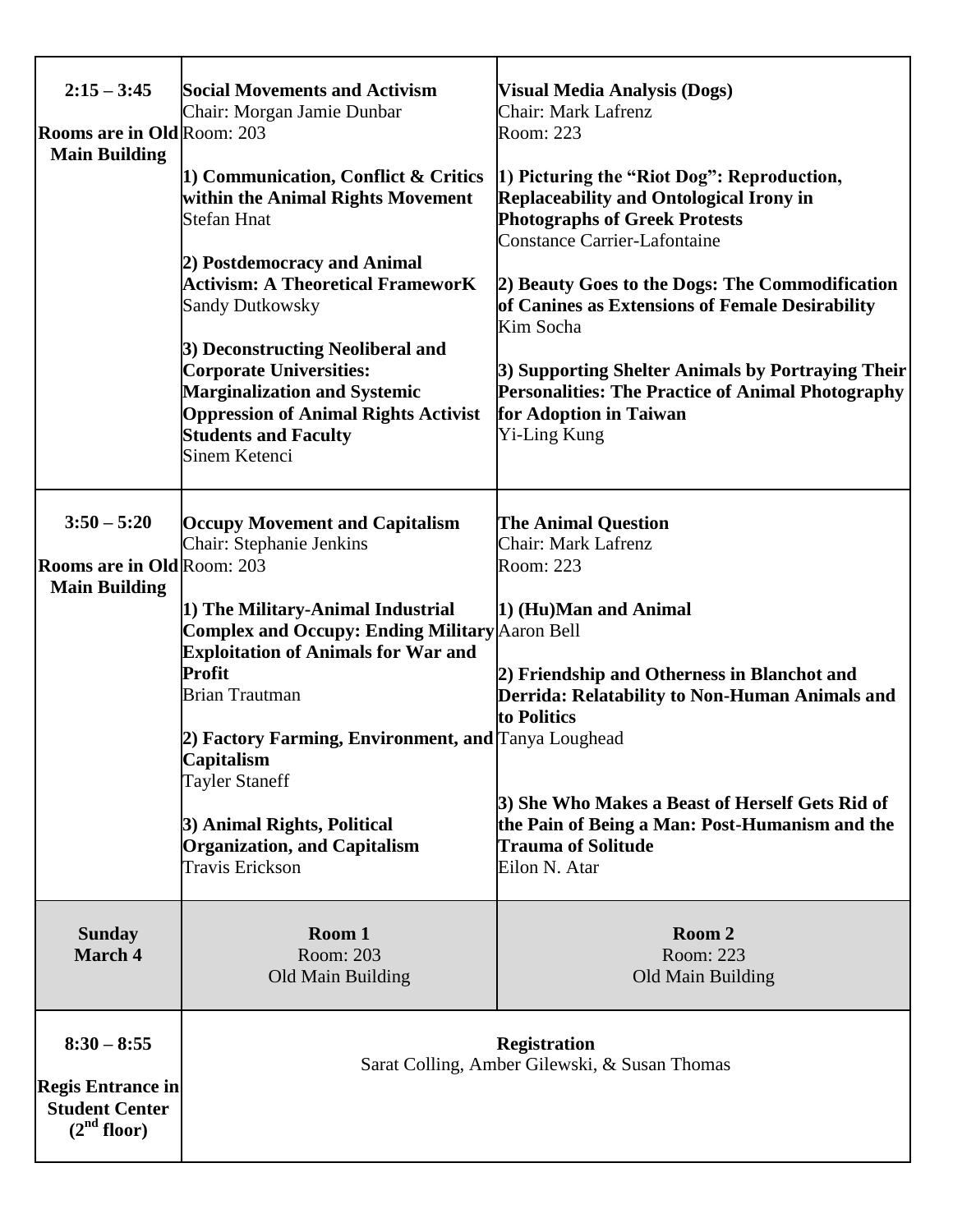| $9:00 - 10:30$<br><b>Rooms are in Old Room: 203</b><br><b>Main Building</b>                | <b>AETA</b><br><b>Chair: Nancy Rourke</b><br>1) Animal Enterprise Terrorism Act<br><b>Odette Wilkens</b><br>2) Foucaultian Discipline and the<br><b>AETA</b><br>Stephanie Jenkins<br>3) How Animal Advocates Can, and<br>Why We Should, Take Up the Mantle<br>of Other Social Justice Movements<br><b>Elizabeth DeCoux</b>                   |  | <b>Resistance</b><br>Chair: Dylan Powell<br>Room: 223<br>and the Challenge to Speciesism<br>Michael Loadenthal<br><b>History</b><br>Kathryn Gillespie<br>3) Earth Liberation and Political Prisoners<br><b>Leslie James Pickering</b>                     | 1) Queer Communiqués: Operation Splash Back!<br>2) Joining the Resistance: Farmed Animals Making                                         |
|--------------------------------------------------------------------------------------------|----------------------------------------------------------------------------------------------------------------------------------------------------------------------------------------------------------------------------------------------------------------------------------------------------------------------------------------------|--|-----------------------------------------------------------------------------------------------------------------------------------------------------------------------------------------------------------------------------------------------------------|------------------------------------------------------------------------------------------------------------------------------------------|
| $10:35 - 12:05$<br><b>Rooms are in Old Room: 203</b><br><b>Main Building</b>               | <b>Direct Action</b><br>Chair: Morgan J. Dunbar<br>1) The Radical Debate: A Straw Man<br>in the Movement?<br>Carol Glassar<br>2) Conflict Gypsy<br><b>Dylan Powell</b><br>3) Criminal, Plain and Simple: The<br><b>Animal Liberation Front Discourse of Eva Kort</b><br><b>Canadian Newspapers in the Early</b><br>1990s<br><b>Ian Purdy</b> |  | <b>Spirituality and Religion</b><br>Chair: Steven William Halady<br>Room: 223<br><b>Nonhuman Animals in Capitalist Societies</b><br><b>Scott Hurley</b><br>2) Animals, Religion, and the Environment<br>Paul York<br>3) Stillingfleet on Adam and Species | 1) A Buddhist Response to the Exploitation of                                                                                            |
| $12:10 - 1:00$<br><b>Regis Room in</b><br><b>Student Center</b><br>(2 <sup>nd</sup> floor) | Lunch                                                                                                                                                                                                                                                                                                                                        |  |                                                                                                                                                                                                                                                           |                                                                                                                                          |
| $1:00 - 1:40$                                                                              | <b>Workshop: Building</b><br><b>Campaigns and Organizing</b><br><b>Protests</b><br>Tereza Vandracova & Carol Dylan Powell & Morgan J. Dunbar<br>Glassar<br>Regis Room in Student<br>Center $(2nd$ floor)                                                                                                                                     |  | <b>Workshop: Building a Grass-</b><br><b>Roots Group and Hosting</b><br><b>Forums</b><br>Old Main Building<br>Room: 203                                                                                                                                   | <b>Workshop: Building Bridges</b><br>and Intersectionality<br>Susan Thomas & Leslie James<br>Pickering<br>Old Main Building<br>Room: 223 |